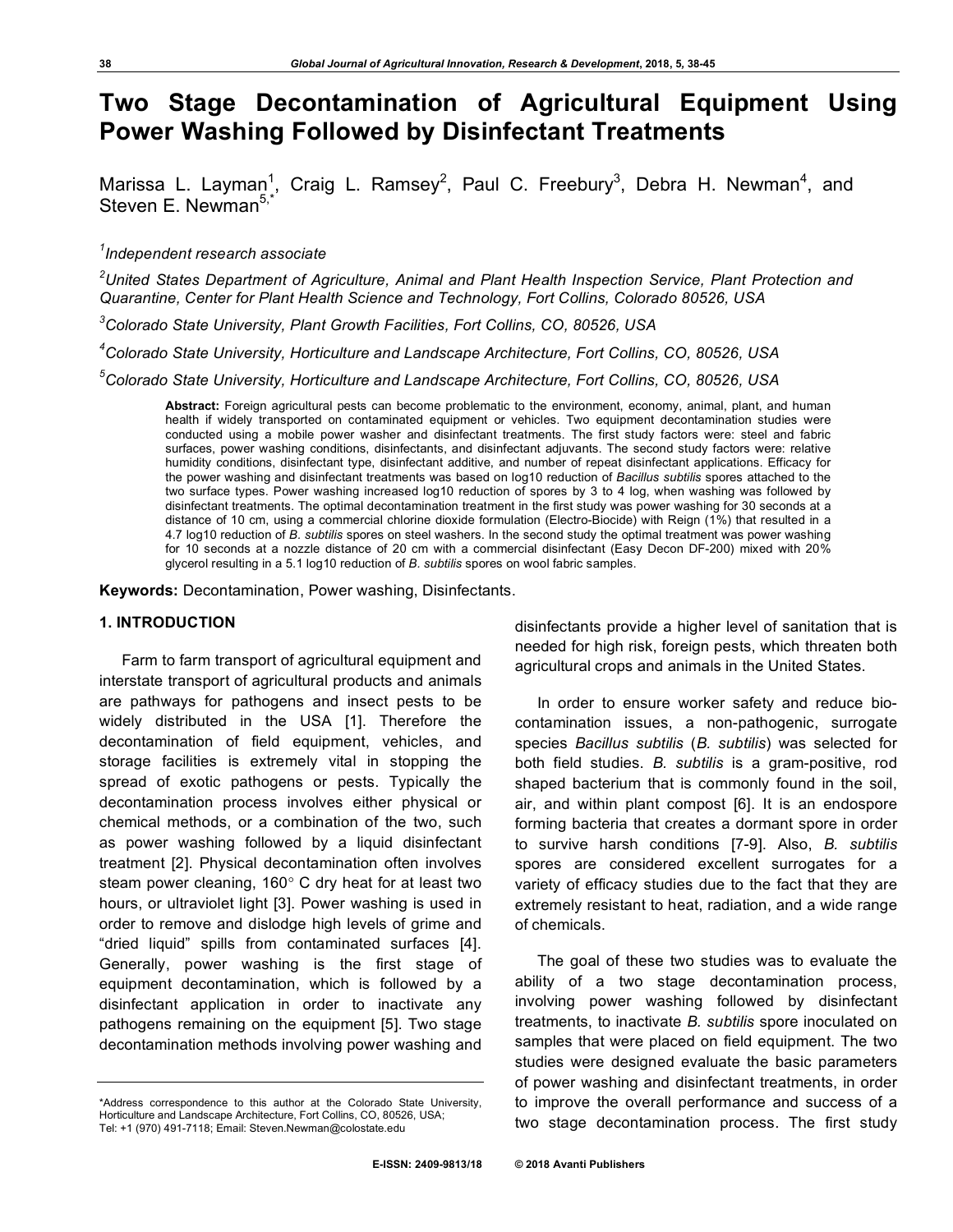evaluated the effects of sample type (steel washer and wool/nylon fabric), power washing (time and nozzle distance), disinfectant adjuvant type (glycerol or Reign), and glycerol oil coated on sample surface (yes or no) on *B. subtilis* spore inactivation. The second study evaluated the effects of relative humidity conditions (ambient or high RH), disinfectant type (Accel; Ogena Solutions, Stoney Creek, ON, Canada, Easy Decon DF-200; Intelegard, Lafayette, CO, Electro Biocide; Strategic Resource Optimization LLC, Denver, CO, and Virkon-S; Lanxess, Cologne GER), glycerol concentration (0, 10, and 20%), and number of repeat disinfectant applications (1, 2, and 3) on *B. subtilis* spore inactivation.

# **2. GENERAL MATERIALS AND METHODS**

Both field studies were conducted at the Colorado State University Agricultural Research Development and Education Center (ARDEC) near Fort Collins, CO in June, 2015. Both studies were factorial designs with multiple study factors for testing power washing and disinfectant effects on inactivating *B. subtilis* spores.

In the first study the steel washers and wool/nylon fabric samples were prepared prior to the start of the experiment and inoculated with *B. subtilis* spores by a private microbiology laboratory. The steel washer samples represent hard surfaces and wool/nylon samples represent the porous surfaces of agricultural equipment and vehicles. After media culturing the spores were suspended in water and treated with isopropanol to kill any vegetative cells. Steel washers (5 cm) were inoculated with 300 µl of spores with an initial count of 10<sup>6</sup> Colony Forming Units/ml (CFU/ml). Wool/nylon fabric strips (4 x 15 cm) were also inoculated with 300 µl of spores an initial spore count of  $10^8$  CFU/ml. The initial spore density was different between the washers and the wool samples because the spore suspension was prepared as two separate batches for the two sample types. Washers and fabric strips were shipped in insulated boxes with ice packs, and stored at 4°C until the start of the study. During the study, samples were stored in portable coolers with ice packs in order to maintain cold temperatures. Samples were refrigerated, then shipped to the private laboratory for sample assays. Samples were assayed by culturing *B. subtilis* spores on semi-selective media in order to enumerate the viable spore counts.

Inoculated steel washers were attached to the frame of a chisel plow using neodymium magnets (K & J Magnetics, Pipersville, PA) approximately 25 cm apart in order to reduce any potential disinfectant drift between samples. The inoculated fabric strips were attached to a wood stud clamped to the back of the chisel plow. A mobile power washing trailer (S-K Environmental LLC, Okanogan, WA) was used in both studies for the first stage of the decontamination process. This power washer had a water reclaim mat and sump pump to recycle the waste water, a two stage, fabric "sock" water filtration system, a diesel power generator and air compressor. The power washer had an operational capacity of 1, 893 liters with a nozzle pressure of 13,789 kPA. The mobile washer had a 1,703- liter supply tank, 11 liter chemical/final rinse tank, a 94 liter collection tank, and a 3,411 liter sludge tank.

After power washing occurred and samples appeared to be dry, four commercial disinfectants were applied with a hand spray bottle (Double Mist Trigger Sprayer, Kwazar, West Midland, UK) using four trigger pulls (approx. 4 ml per sample). Once the appropriate exposure time was complete, the disinfectants were neutralized in order to prevent continued spore inactivation. Electro-Biocide (EB), a chlorine dioxide formulation was neutralized with sodium thiosulfate (2.5%). Accel was neutralized with sodium bicarbonate (10%), while Easy Decon DF-200 and Virkon-S were both neutralized with a 50-50 mixture of sodium thiosulfate and sodium bicarbonate. All neutralizers were applied with identical hand sprayer bottles using six trigger pulls (approx. 6 ml) per sample. Samples were then placed in individual Whirl-Paks and allowed to dry for 15 to 30 minutes.

The pH and Oxidative Reduction Potential (ORP) for each of the disinfectants and adjuvant combinations were measured prior to the start of each study, using an Orion 3 Star pH/ORP Multi-Meter (Thermo Scientific, Waltham, MA).

All study designs were created with the SAS-JMP Design of Experiment (DOE) program in order to reduce the number of samples and cost for each study. Analysis of each study was limited to two-way interactions for all model interaction terms. Statistical significance was set at  $\alpha$ =0.05. The average spore counts for the storage and transit controls were found to be 10<sup>7</sup> and 10<sup>6</sup> CFU/sample for steel washers and fabric samples respectively. The storage and transit control and treated *B. subtilis* spore counts were transformed into log10 reduction data. Transformation of the data ensures that the final treated spore counts are related back to the spore counts that could be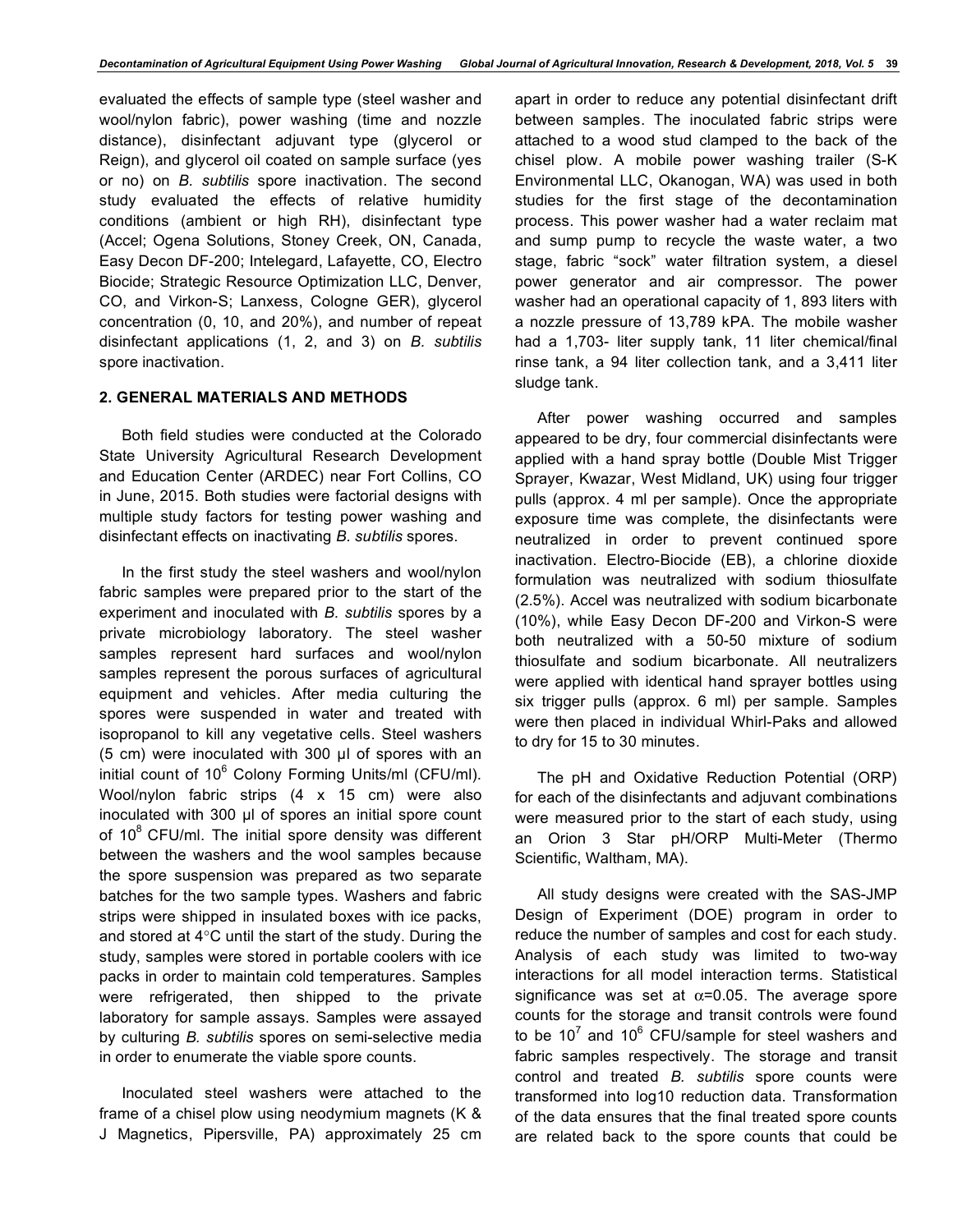recovered from the storage and transit control samples. The log10 reduction formula is as follows: A was the number of viable spores recovered from the control treatment surfaces, and B was the number of actual sores recovered from the treated surfaces:

Log 10 Reduction of Viable B. subtilis spores  $=$   $Log$   $(A/B)$ 

The SAS-JMP Least Squares program was used to analyze the log10 reduction data for each of the studies.

#### **3. STUDY 1: POWER WASHING COMBINED WITH ELECTRO-BIOCIDE TREATMENTS**

# **3.1. Materials and Methods**

The objective for this study was to determine the effects of EB mixed with two disinfectant adjuvants and their concentrations, power washing time and nozzle distance, and the addition of glycerol to the metal washer and fabric strip samples on viable *B. subtilis*  spore reduction. This field study had four study factors: 1) treatment surfaces, 2) the combination of power washing time and nozzle distance, 3) EB and adjuvants at four concentrations, and 4) pre-treatment of glycerol on treatment surfaces. The treatment surfaces were either steel washers or wool nylon fabric strips inoculated with *B. subtilis* spores as previously described. The second set of study factors were a combination of power washing time of 0, 15, or 30 seconds and a nozzle distance of either 10 or 20 cm. EB was used alone or mixed with one of two adjuvants: glycerol or Reign mixed at either 0, 1, 10, or 20%. The pretreatment of washers and fabric strips with or without glycerol was used in order to stimulate an organic challenge for each of the decontamination treatments. EB is an EPA registered disinfectant consisting of a proprietary formulation of chlorine dioxide (200 ppm of  $ClO<sub>2</sub>$ ), a sarcosinate surfactant, and a pH-buffering agent to maintain the pH near 7.

# **3.2. Results**

EB, when mixed with either of the two adjuvants at 20%, had the lowest pH values (Table **1**). Reign was mixed with EB had a lower pH in comparison to glycerol mixed with Reign at the same (20%). EB without any adjuvants had the highest ORP value of 837 mV (Table **1**). In general, Reign had less impact on ORP values in comparison to glycerol, when compared at equal concentrations.

Data analysis showed that sample type, power washing time, and nozzle distance, EB adjuvant, and adjuvant concentrations all significantly increased log10 reduction of *B. subtilis* spores. Pre-treating washers and fabric strips with glycerol was not significant, therefore the data were pooled. Two, twoway interaction terms were found to significantly increase log10 reduction of the spores (Table **2**), *i.e*. sample type interacted with the EB adjuvant and concentration, and sample type interacted with the pressure washing time and distance. The SAS-JMP test for variable importance showed that power washing increased the log10 reduction values of viable spores the most (Probability=0.46) when compared to the importance of sample type (Probability=0.026) of EB adjuvant and concentration (Probability=0.012). This analysis was competed using the 'Variable of Importance' test where factors were presented in an independent model and calculations were completed

**Table 1: Average pH and Oxidation Reduction Potential (ORP) Values for Glycerol and Reign at the Four Concentrations (%), when Mixed with the Disinfectant Electro-Biocide**

| Adjuvant | <b>Concentration of</b><br>Adjuvant (%) | рH  | ORP (mV) |  |
|----------|-----------------------------------------|-----|----------|--|
| Glycerol | 0                                       | 6.1 | 827      |  |
| Glycerol | 1                                       | 6.1 | 828      |  |
| Glycerol | 10                                      | 6.0 | 819      |  |
| Glycerol | 20                                      | 5.8 | 808      |  |
| Reign    | 0                                       | 6.0 | 837      |  |
| Reign    | 1                                       | 5.6 | 833      |  |
| Reign    | 10                                      | 5.0 | 825      |  |
| Reign    | 20                                      | 4.7 | 810      |  |

**Table 2: Least Square Fit Model Results for the Three Study Factors, Electro-Biocide (EB), Adjuvant Concentration, Pressure Washing Time and Distance, and Two Way, Two-Way Interactions. Pre-Treatment of Treatment Surfaces with Glycerol was not Significant and therefore was not Included in the Final Model**

| Source                                                    | Prob>F   |  |
|-----------------------------------------------------------|----------|--|
| Sample Type                                               | < 0.0001 |  |
| <b>EB Adjuvant/Concentration</b>                          | < 0.0001 |  |
| Pressure Washing Time and Distance                        | < 0.0001 |  |
| Treatment Surface * EB Adjuvant/Concentration             | 0.0006   |  |
| Treatment Surface * Pressure Washing Time and<br>Distance | 0.0135   |  |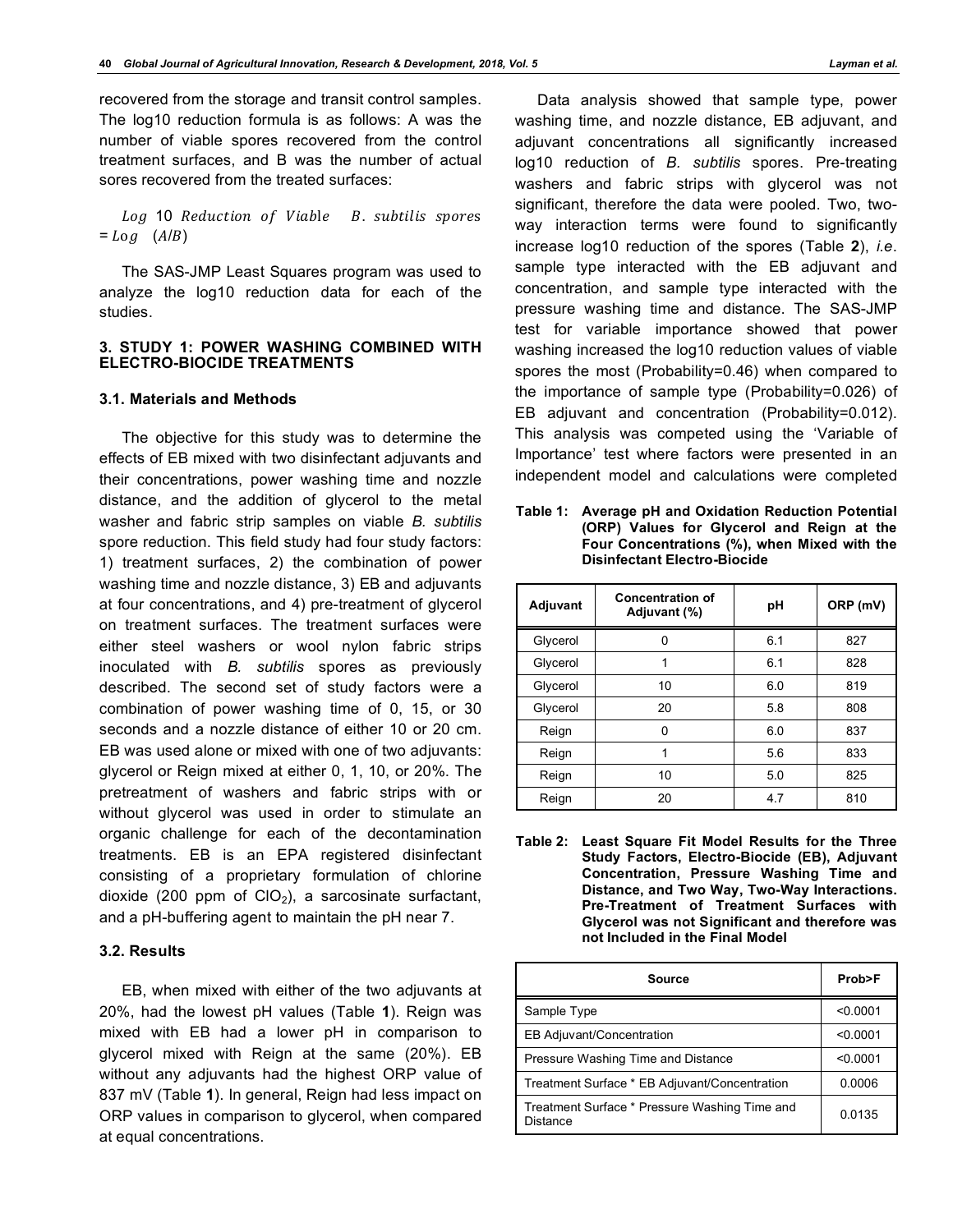using predicted values in order to rank values based on their importance for each factor [10, 11]. For steel washers, the optimum log10 reduction was 4.73, and the treatment parameters were: EB mixed with Reign at 1%, and power washing for 30 seconds at a nozzle distance of 10 cm (Table **3**). For the fabric strips, the optimum log10 reduction was 4.85, and the treatment parameters were: EB mixed with Reign at 20% and power washing for 30 seconds at a nozzle distance of 20 cm.

When EB was applied alone, without power washing, log10 reduction of spores was 0.85 and 0 for steel washers and fabric strips, respectively. In contrast, combining power washing with a disinfectant treatment increased log10 reduction of spores by 3 to 4 log in comparison to applying disinfectants alone. By doubling the nozzle distance from 10 to 20 cm, the log10 reduction of viable spores was reduced by approximately 9% when applied to steel washers. However, when applied to fabric strips, doubling the nozzle distance did not reduce log10 reduction of *B. subtilis* spores. When EB was applied without power washing, all EB and adjuvant combinations had equivalent log10 reduction of spore counts for the steel washers. However, when Reign was added to EB at 1, 10, and 20% there was an increase in log10 reduction of spores on fabric strips, across all power washing treatments.

#### **4. STUDY 2: EVALUATION OF DECONTAMINATION CONDITIONS AND METHODS FOR IMPROVING SPORE EFFICACY**

# **4.1. Materials and Methods**

The objective of this study was to reduce disinfectant evaporation rates after being applied to a surface, in order to extend exposure time and thereby increase the effectiveness of the disinfectant. Three techniques were used in this second study to reduce disinfectant evaporation rates; 1) increasing the relative humidity by enclosing the equipment and treatment surfaces inside a shelter with a water fogging sprayer, 2) adding the adjuvant glycerol to the tested disinfectants, and 3) repeating applications of the disinfectant in order to keep samples continuously wet with the disinfectant.

Ambient relative humidity was measured under open-air conditions. A water fogging manifold was used in an enclosed chamber to raise the relative humidity in order to test the effects of high humidity and disinfectant treatments on log10 reduction of *B. subtilis* spores. All of the relative humidity data was collected with a temperature/relative humidity sensor (VP-3) and data logger (EM50) (Meter Environmental, Pullman, WA).

This study included four disinfectants: Accel, EasyDecon DF-200, Virkon-S, and Electro-Biocide. Each of these disinfectants were mixed with the

**Table 3: Predicted Log10 Reduction of** *B. Subtilis* **Spores using the Least Squares Fit Model, for Steel Washers and Fabric Treatment Surfaces, Pressure Washing time, Pressure Washing Distance, and the Adjuvants Glycerol and Reign, for the First Study**

| Treatment<br><b>Surface</b> | <b>Pressure</b><br><b>Washing Time</b><br>(Seconds) | <b>Pressure</b><br>Washing<br>Distance (cm) | EB.<br>Alone | $EB + 1%$<br>Glycerol | $EB + 10%$<br>Glycerol | $EB + 20%$<br>Glycerol | $EB +$<br>1%<br>Reign | $EB +$<br>10%<br>Reign | $EB +$<br>20%<br>Reign |
|-----------------------------|-----------------------------------------------------|---------------------------------------------|--------------|-----------------------|------------------------|------------------------|-----------------------|------------------------|------------------------|
|                             |                                                     |                                             |              | Log 10 Reduction      |                        |                        |                       |                        |                        |
| <b>Steel</b>                | 0                                                   |                                             | 0.85         | 0.96                  | 0.63                   | 0.84                   | 0.96                  | 1.00                   | 0.73                   |
| Steel                       | 15                                                  | 10                                          | 4.25         | 4.36                  | 4.03                   | 4.24                   | 3.36                  | 4.40                   | 4.13                   |
| Steel                       | 15                                                  | 20                                          | 3.81         | 3.92                  | 3.59                   | 3.81                   | 3.93                  | 3.96                   | 3.70                   |
| Steel                       | 30                                                  | 10                                          | 4.57         | 4.69                  | 4.36                   | 4.57                   | 4.69                  | 4.73                   | 4.46                   |
| Fabric                      | 30                                                  | 20                                          | 4.22         | 4.33                  | 4.00                   | 4.21                   | 4.33                  | 4.37                   | 4.10                   |
| Fabric                      | $\mathbf 0$                                         |                                             | 0.00         | 0.00                  | 0.00                   | 0.00                   | 0.47                  | 0.55                   | 0.81                   |
| Fabric                      | 15                                                  | 10                                          | 3.26         | 3.26                  | 2.98                   | 3.10                   | 3.78                  | 3.85                   | 4.12                   |
| Fabric                      | 15                                                  | 20                                          | 3.12         | 3.12                  | 2.84                   | 2.96                   | 3.64                  | 3.71                   | 3.98                   |
| Fabric                      | 30                                                  | 10                                          | 3.74         | 0.74                  | 3.46                   | 3.58                   | 4.26                  | 4.33                   | 4.60                   |
| Fabric                      | 30                                                  | 20                                          | 3.99         | 3.99                  | 3.71                   | 3.83                   | 4.51                  | 4.59                   | 4.85                   |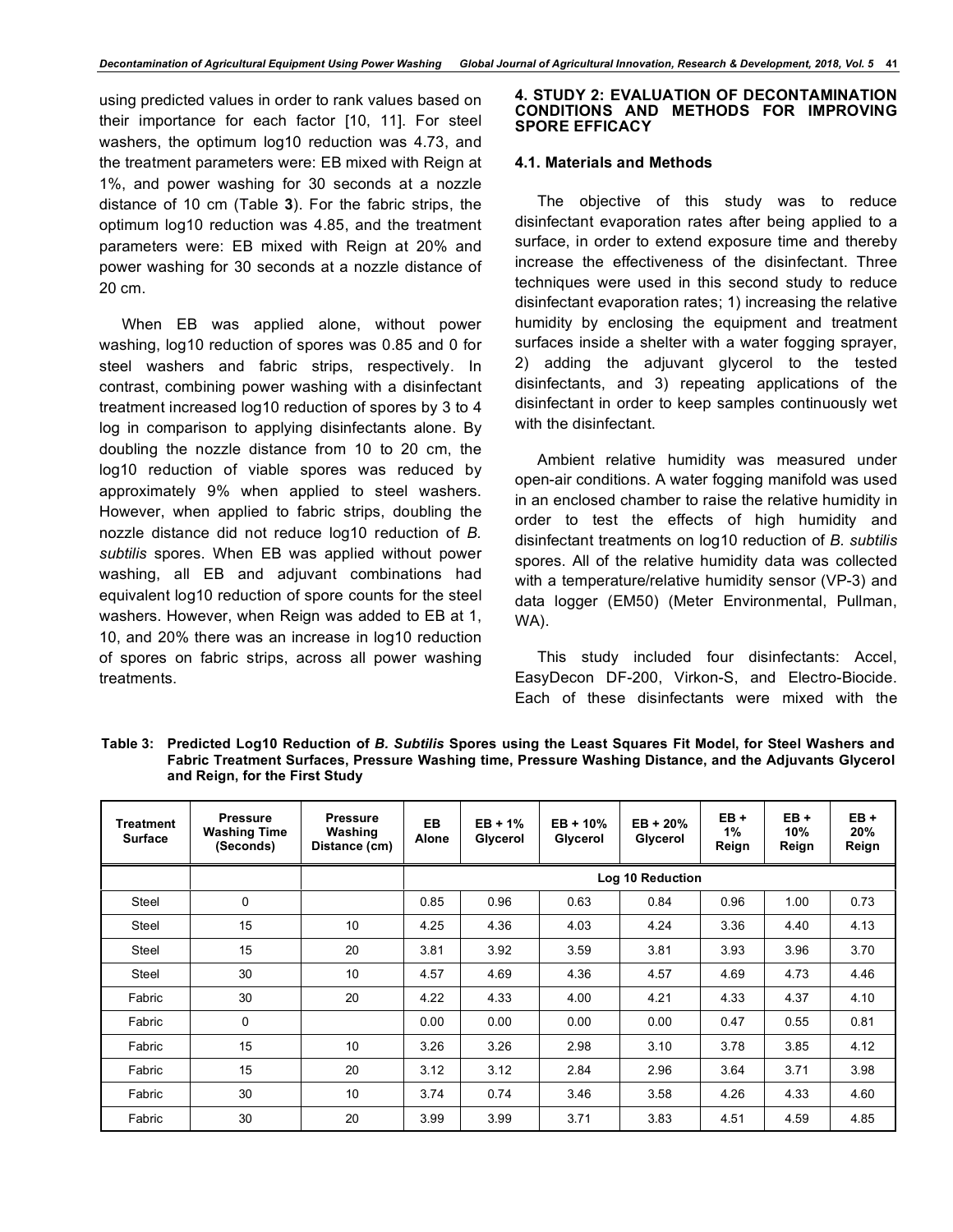adjuvant glycerol at concentrations of 0, 10, or 20%. In the second study, only wool/nylon fabric strips were used, and power washing was set at 10 seconds with a nozzle distance of 20 cm for all treatments. The fabric strips were sprayed with 1, 2, or 3 applications per disinfectant treatment, with a two minute time interval between each application. After power washing, the fabric strips were allowed to dry before being treated with the appropriate disinfectant and then neutralized as previously described.

# **4.2. Results**

The average relative humidity and temperature averaged 50%  $(\pm 0.5)$  and 27° C during the power washing and disinfectant treatments conducted under ambient environmental conditions. Inside the enclosed shelter, with the water fogger, the relative humidity and temperature averaged 100% and 33°C for the power washing and disinfectant treatments conducted under high relative humidity conditions (data not presented).

Accel had the lowest pH at 1.9, and Easy Decon DF-200 had the highest pH at 9.9, regardless of the glycerol concentration. Virkon-S had the highest measured ORP value of 973 mV, while DF-200 had the lowest at 133 mV (Table **4**). The average pH in this study was 2.0, 2.6, and 3.4 for Accel, Virkon-S, and EB, respectively. Correlation analysis revealed that log10 reduction and pH of the disinfectants had a positive correlation (p-value<0.0001) across all of the treatments.

Data analysis using the Least Squares model revealed that both relative humidity and disinfectant type were significant factors (Table **5**). Also, there were three, two-way interaction terms, which included all three study factors, there were included in the final log10 reduction model. Repeat disinfectant applications didn't affect log10 reduction, therefore the term was deleted from the model in order to pool the data across this study factor. The significant interactions were: relative humidity x disinfectant type, relative humidity x adjuvant concentration, and disinfectant x adjuvant concentration. There were 24 decontamination treatments that either positively or negatively affected log10 reduction of *B. subtilis* spores within this study. The JMP test for variable importance predicted that disinfectant type had the most influence on the log10 reduction of viable spore values (Probability=0.41) when compared to the importance of relative humidity conditions (Probability=0.06) or glycerol concentration (0.03).

**Table 5: The Least Squares Fit Model Results with Fixed Effects for the Three Study Factors: Relative Humidity, Adjuvant Concentration, and Disinfectants for the Second Study**

| Source                                         | Prob>F   |
|------------------------------------------------|----------|
| <b>Relative Humidity</b>                       | 0.0441   |
| Adjuvant Concentration (%)                     | 0.4876   |
| Disinfectant                                   | < 0.0001 |
| Relative Humidity * Disinfectants              | 0.0080   |
| Relative Humidity * Adjuvant Concentration (%) | 0.0046   |
| Disinfectant * Adjuvant Concentration (%)      | 0.0303   |

**Table 4: Average pH and Oxidation Reduction Potential (ORP) Values for Electro-Biocide (EB), Accel, Virkon-S, and DF-200, Based on their Final Concentration and the Three Glycerol Concentrations**

| <b>Disinfectant</b> | <b>Disinfectant Rate (ppm)</b> | <b>Glycerol Concentration (%)</b> | pH  | ORP (mV) |
|---------------------|--------------------------------|-----------------------------------|-----|----------|
| Electro-Biocide     | 200                            | 0                                 | 3.8 | 837      |
| Electro-Biocide     | 200                            | 10                                | 3.3 | 878      |
| Electro-Biocide     | 200                            | 20                                | 3.2 | 863      |
| Accel               | 2,600                          | 0                                 | 2.0 | 539      |
| Accel               | 2,600                          | 10                                | 2.0 | 542      |
| Accel               | 2,600                          | 20                                | 1.9 | 541      |
| Virkon-S            | 10,000                         | 0                                 | 2.8 | 973      |
| Virkon-S            | 10,000                         | 10                                | 2.5 | 911      |
| Virkon-S            | 10,000                         | 20                                | 2.6 | 908      |
| <b>DF-200</b>       | 54,782                         | $\mathbf 0$                       | 9.9 | 124      |
| <b>DF-200</b>       | 54,782                         | 10                                | 9.8 | 133      |
| DF-200              | 54,782                         | 20                                | 9.7 | 137      |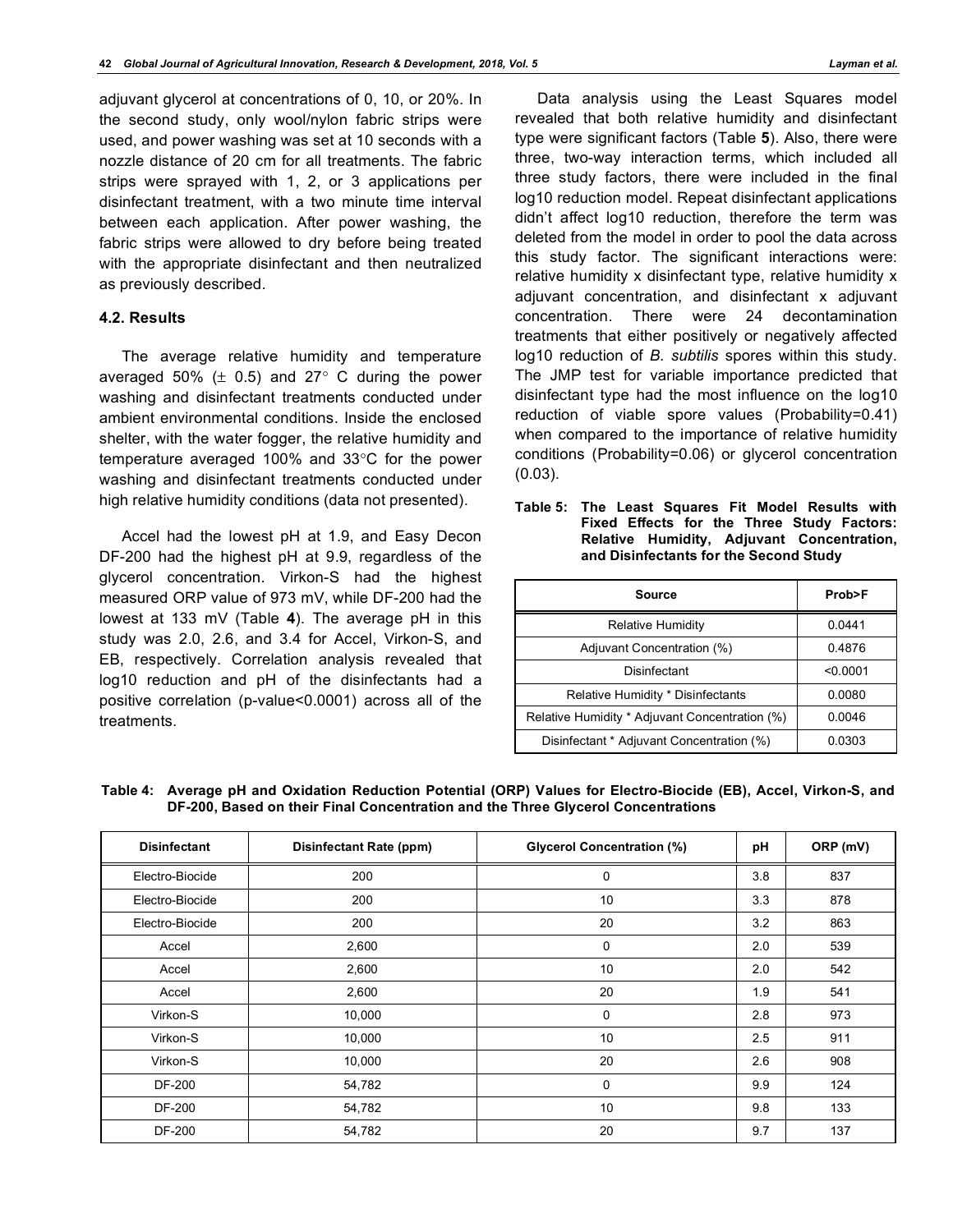The optimal log10 reduction for this study was 5.1, and the treatment parameters were: Easy Decon DF-200 at high relative humidity conditions and DF-200 mixed with glycerol at 20% (Table **6**). Without the addition of glycerol, Accel, DF-200, and EB had equivalent log10 reduction values, while Virkon-S had a lower spore reduction estimate at high relative humidity conditions. In contrast, at ambient relative humidity conditions and without the addition of glycerol, DF-200, EB, and Virkon-S were determined to have equivalent spore efficacy, while Accel had a lower log10 reduction estimate. EB had decreased effectiveness as glycerol concentrations increased under ambient relative humidity conditions. Under high relative humidity conditions, it was determined that adding glycerol to either DF-200 or Virkon-S increased the log10 reduction estimates.

# **DISCUSSION**

Unfortunately there are few peer-reviewed, decontamination papers published that report the effectiveness of power washing in combination with disinfectant treatments. There is also a lack of research that evaluates the length of time for power washing, power washing distance, or number of disinfectant applications for microbial efficacy. Previous research involving disinfectants conducted under controlled laboratory conditions achieved efficacy results as high as 5 or 6 log10 reduction values [12]. However, disinfectant efficacy results in a controlled environment do not always translate to real world conditions. Decontamination field studies conducted under realworld conditions seldom achieve efficacy results comparable to laboratory studies.

Oxidation reduction potential measures the electrochemical potential to acquire electrons and indirectly measures the strength of oxidant disinfectants [13]. In general, the greater the ORP values the greater the disinfectant efficacy. Virkon-S had the highest ORP (973 mV) while DF-200 had an ORP of 131 mV because it is formulated with two active ingredients and is not a 100% oxidant disinfectant. The ORP of disinfectants containing nonoxidant, active ingredients is not a reliable predictor of their effectiveness as can be seen in the results for the DF-200 disinfectant. DF-200 had the lowest ORP value, but the highest log10 reduction, which is due to the concentration of active ingredients in the formulation, and the inherent toxicity of the combined active ingredients.

The first study demonstrated that power washing was the most effective decontamination method for increasing log10 reduction of *B. subtilis* spores. However, power washing only dislodges spores from a surface, therefore allowing viable spores to be transported into wastewater [14]. Power washing systems should be designed to capture the wastewater, filter, and sanitize the recycled water before it can be discharged or reused for subsequent power washing treatments. High risk pathogens should not be released into the ground water or soil, but should be contained and inactivated in order to avoid any further risks to plant, animal, or humans.

The average decrease in log10 reduction was approximately 9% when the power washing nozzle distance was increased from 10 to 20 cm. In contrast, the average increase in log10 reduction was approximately 13% when the power washing time was

| <b>Relative Humidity</b> | <b>Disinfectant</b> | $0\%$ <sup>a</sup> | 10%  |      |  |
|--------------------------|---------------------|--------------------|------|------|--|
|                          |                     | Log10 reduction    |      |      |  |
| Ambient                  | Accel               | 3.14               | 2.94 | 2.75 |  |
| Ambient                  | <b>DF-200</b>       | 4.03               | 4.2  | 4.38 |  |
| Ambient                  | Electro-Biocide     | 4.07               | 3.6  | 3.13 |  |
| Ambient                  | Virkon-S            | 3.85               | 3.67 | 3.5  |  |
| High                     | Accel               | 3.61               | 3.85 | 4.09 |  |
| High                     | <b>DF-200</b>       | 3.83               | 4.44 | 5.06 |  |
| High                     | Electro-Biocide     | 3.84               | 3.81 | 3.78 |  |
| High                     | Virkon-S            | 3.1                | 3.37 | 3.63 |  |

**Table 6: Predicted log10 Reduction of** *B. Subtilis* **Spores using the Least Squares Fit Model for Ambient and High Relative Humidity Conditions, Disinfectant Types, and Glycerol Concentrations for the Second study**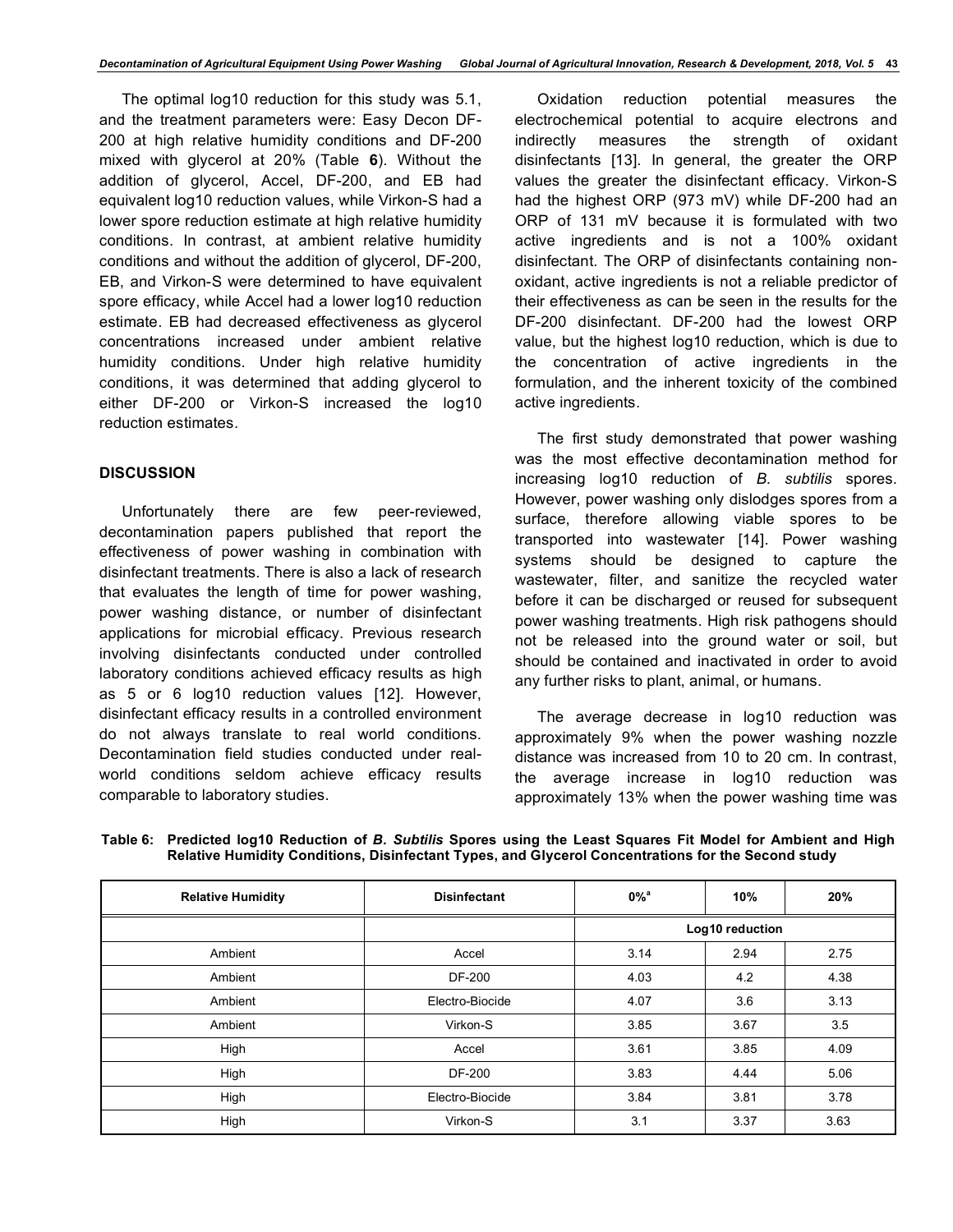increased from 15 to 30 seconds per treatment surface. These results show that by holding the power washing nozzle at 10 cm from the surface resulted in a similar log10 reduction where power washing time was increased from 15 to 30 seconds. Improving power washing efficacy can best be achieved by reducing the nozzle distance to the surface instead of increasing the spray time per surface area.

The EB adjuvant test in the first study shows that mixing either adjuvant with EB did not improve the efficacy of the disinfectant to kill spores, with the exception of EB and Reign when applied to the fabric strips. When comparing the power washing parameters to disinfectant properties, much larger gains in log10 reduction could be achieved by focusing on refining the power washing parameters.

In the second study, the relative humidity treatments resulted in mixed log10 reduction effects that were dependent on the disinfectant type. By increasing the relative humidity, the log10 reduction for Accel increased, but had no effect on EB efficacy, and had a negative effect on Virkon-S mixed with glycerol at 0%. In theory, a higher relative humidity should have resulted in lowering the droplet evaporation rates since the air is already saturated with moisture [15, 16]. Therefore a higher relative humidity should have allowed disinfectant applications to not dry out too quickly which would translate into increased inactivation of *B. subtilis* spores. However, this was only observed for the Accel treatments.

Repeat disinfectant applications was also hypothesized as a strategy to extend disinfectant contact time thereby increasing log10 reduction of *B. subtilis* spores. The results show that the number of repeat applications had no effect on log10 reduction of spores, which suggests that the disinfectant application methods may have been flawed while conducting this study.

# **CONCLUSIONS**

These studies demonstrate that power washing is an important step in equipment decontamination. However, under real world conditions it is not realistic to power wash a single point on the equipment for 30 seconds at a nozzle distance of 10 cm. In addition, power washing only transfers bio-contaminates into wastewater, which must then be captured and sanitized. This would necessitate that current power washers be retrofitted with a water sanitation system to

avoid further spread of pests and pathogens. The three methods that were evaluated for extending the disinfectant contact time increased sporicidal efficacy under specific conditions, but they should only be considered after making improvements in power washing techniques. The overall results of these studies suggest caution, or at least lowered expectations, that decontamination of field equipment could result in a 5 or 6 log10 reduction of pathogens when applied under real world conditions.

Further future research is needed in order to determine the scalability of decontamination from equipment that is designed for small farm equipment to large scale decontamination of multiple vehicles, or sea containers at ports and border stations. Additional research is needed to evaluate wastewater decontamination systems which reclaim wastewater from power washing systems for recycling and disposal. Other research is needed to evaluate automated decontamination systems where power washing and disinfectant systems are programmed, much like automated car washes.

# **ACKNOWLEDGEMENTS**

We would like to thank Sheila and Jeff Kennedy of S-K Environmental for the use of their mobile pressure washer, John Breedlove and Mike Peters from Strategic Resource Optimization (SRO) for the advice and expertise, and Colorado State University field crop manager Chris Fryrear for the use of equipment and space. We also thank Vanessa Sandoval from Colorado State University for her assistance with completing these studies.

#### **REFERENCES**

- [1] Beck GK, Zimmerman JD, Schardt J, Stone RR, Lukens S, Richard J et al. Invasive Species Defined in a Policy Context: Recommendations from the Federal Invasive Species Advisory Committee. Invasive Plant Sci Manag 2006; 1(4): 414-421. https://doi.org/10.1614/IPSM-08-089.1
- [2] OSHA: United States Department of Labor. Hazardous Waste: Decontamination.https://www.osha.gov/SLTC/hazardouswast e/training/decon.html
- [3] Block SS. Disinfection, Sterilization, and Preservation. 5th Addition. Lippincott Williams and Wilkins; Philadelphia PA. 2000.
- [4] Alphin RL, Ciaverelli CD, Hougentogler DP, Johnson KJ, Rankin MK, Benson E. Postoutbreak disinfection of mobile equipment. Avian Dis 2010; 54(1): 772-776. https://doi.org/10.1637/8763-033109-ResNote.1
- [5] Guan J, Chan M, Brooks BW, Rohonczy E, Miller LP. Vehicle and Equipment Decontamination during Outbreaks of Notifiable Animal Diseases in Cold Weather. J ABSA Int